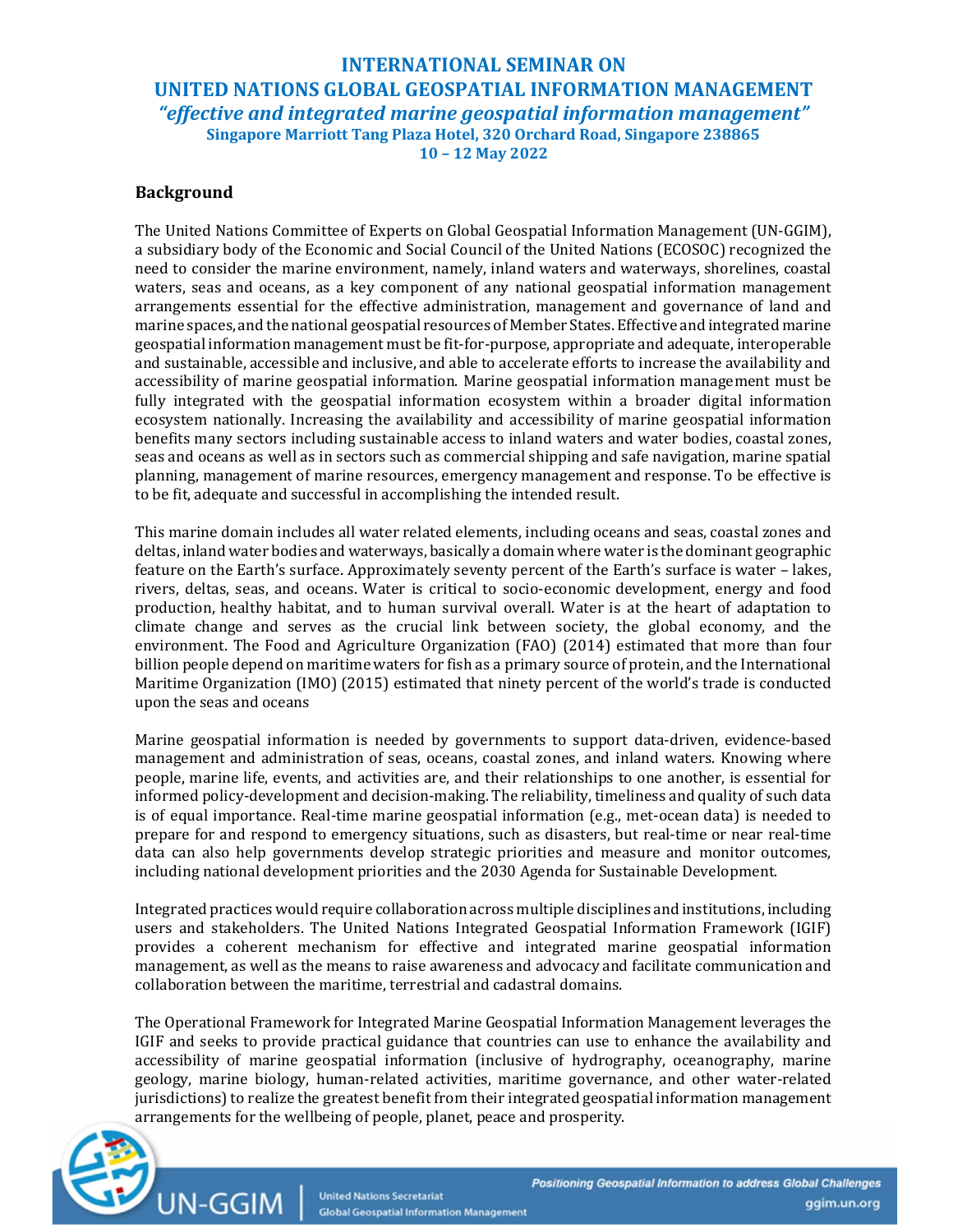# Provisional Annotated Agenda

Tuesday, 10 May 2022

# 08:30 a.m. –09:00 a.m. Arrival and registration of participants

#### 09:00 a.m. – 10:30a.m. Official Opening Session

The joint official opening session of the International Seminar on United Nations Global Geospatial Information Management with the theme "Effective and Integrated Marine Geospatial Information Management" and the Third expert meeting of the United Nations Working Group on Marine Geospatial Information; the thirteenth meeting of Marine Spatial Data Infrastructure Working Group of the International Hydrographic Organization, and the 2022 meeting of the Marine Domain Working Group of the Open Geospatial Consortium. The session includes a series of welcome remarks with an official opening statement by an invited Guest of Honor and followed by an opening keynote address.

# Moderator:

#### Official opening statement

#### Ceremonial presentation

(A choreographed opening ceremony presentation arranged by the Maritime and Port Authority of Singapore involving the Guest of Honor, invited dignitary and invited guest)

#### Opening address

(high-level address - outlines key issues to be considered or addressed collectively by the international seminar and expert meetings in Singapore)

#### Welcome remarks

#### 10:30a.m. – 11:15 a.m. Group Photograph and Break

# 11:15 a.m. – 13:00 p.m.

#### Session #1 - "Effective and integrated marine geospatial information management"

Effective and integrated marine geospatial information management must be fit-for-purpose, appropriate and adequate, interoperable and sustainable, accessible and inclusive, and able to accelerate efforts to increase the availability and accessibility of marine geospatial information. This session discusses the integrative capabilities, potential and opportunities of marine geospatial information, products and services for the benefit of society, economy and environment. (Each presentation will be of 20 - 22 minutes duration allowing some time for moderated discussion)

#### Moderator:

#### Presentations

### Moderated Discussion

13: 00 p.m. – 14:30 p.m. Break



Page 2 of 6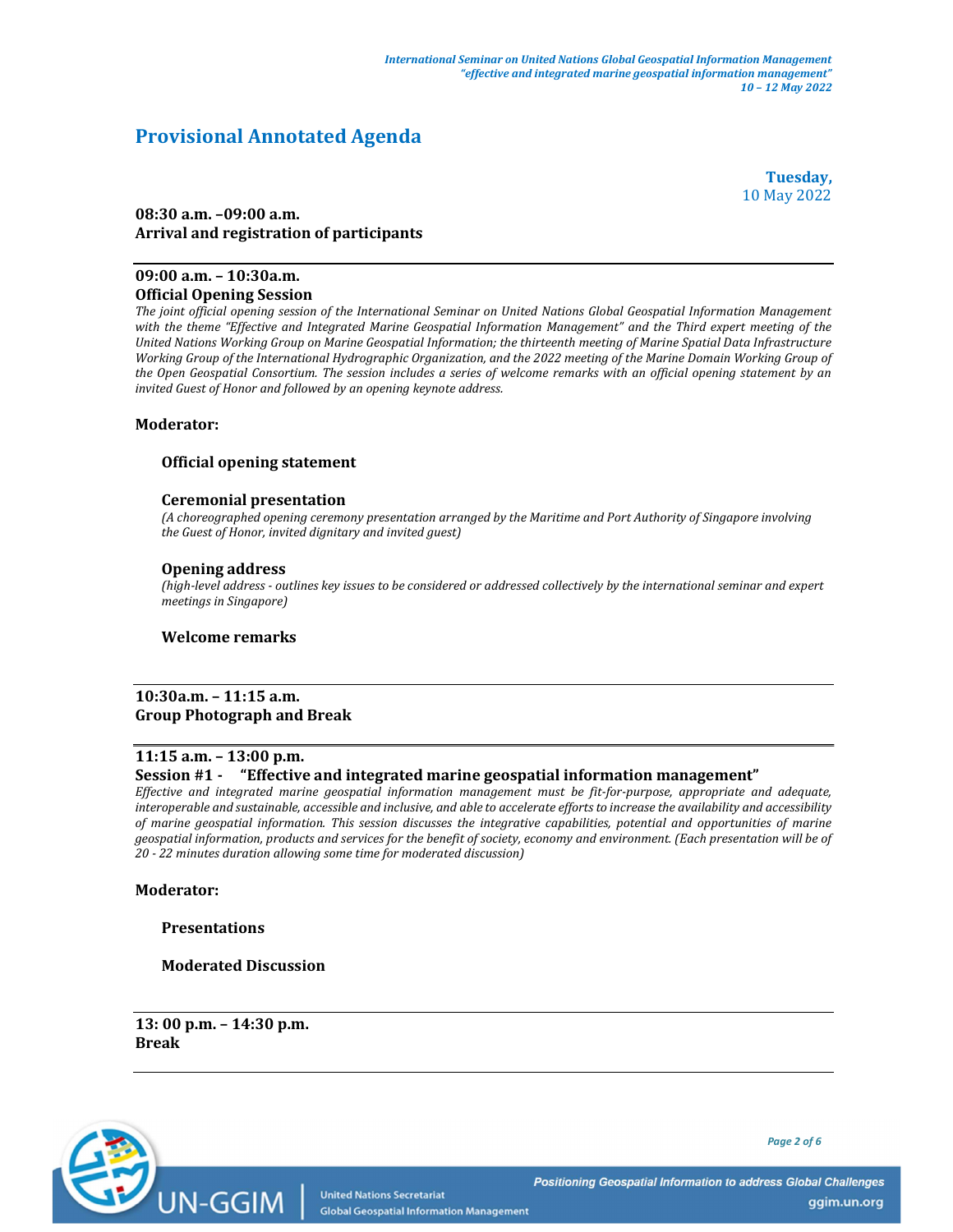# 14:30 p.m. – 16:00 p.m.

# Session #2 - "Availability and accessibility of marine geospatial information for sustainable societies, economies and environment"

Increasing the availability and accessibility of marine geospatial information benefits many sectors including sustainable access to inland waters and water bodies, coastal zones, seas and oceans as well as in sectors such as commercial shipping and safe navigation, marine spatial planning, management of marine resources, emergency management and response. This session discusses the availability and accessibility of marine geospatial information, which is crucial for sustainable socio-economic development, energy and food production, healthy habitat, and human wellbeing and survival overall. (Each presentation will be of 18 - 20 minutes duration allowing some time for moderated discussion).

### Moderator:

# Presentations

Moderated Discussion

16: 00 p.m. – 16:30 p.m. Break

# 16:30 p.m. – 18:00 p.m.

# Session #3- "Integration of terrestrial, maritime and cadastral domains"

Evidence-based policy development and decision making leading to effective governance of a country's 'total' space, inclusive of natural and built environment, require the integration of data and information from the terrestrial, maritime and cadastral domains. This session considers the importance of integrating data and information from these domains with any other meaningful data to address socio-economic and environmental challenges. Presenters will discuss not just the value and benefits of but also the issues and challenges of data integration for effective administration and governance of a country's 'total' space (Each presentation will be of 18 - 20 minutes duration allowing some time for moderated discussion).

#### Moderator:

Presentations

Moderated Discussion

Wednesday, 11 May 2022

08:30 a.m. –09:00 a.m. Arrival of participants

#### 09:00 a.m. – 10:45 a.m.

# Session #4 - "Effective governance, policy and legal frameworks and financing for integrated marine geospatial information management"

Enabling legislations and policies and effective governance and financing sustain and impacts the acquisition and application of marine geospatial information and its integration. The operating landscape is increasingly challenged as the production and consumption of marine geospatial information and services becomes increasingly innovative and creative arising from new and emerging technologies and devices. This session discusses effective governance, policy and legal frameworks and sustainable financing necessary for integrated marine geospatial information management recognizing the need to avoid duplication and avail geospatial information for a multiplicity of purposes, 'mapping once, using many times'. (Each presentation will be of 20 - 22 minutes duration allowing some time for moderated discussion).

#### Moderator:

# Presentations

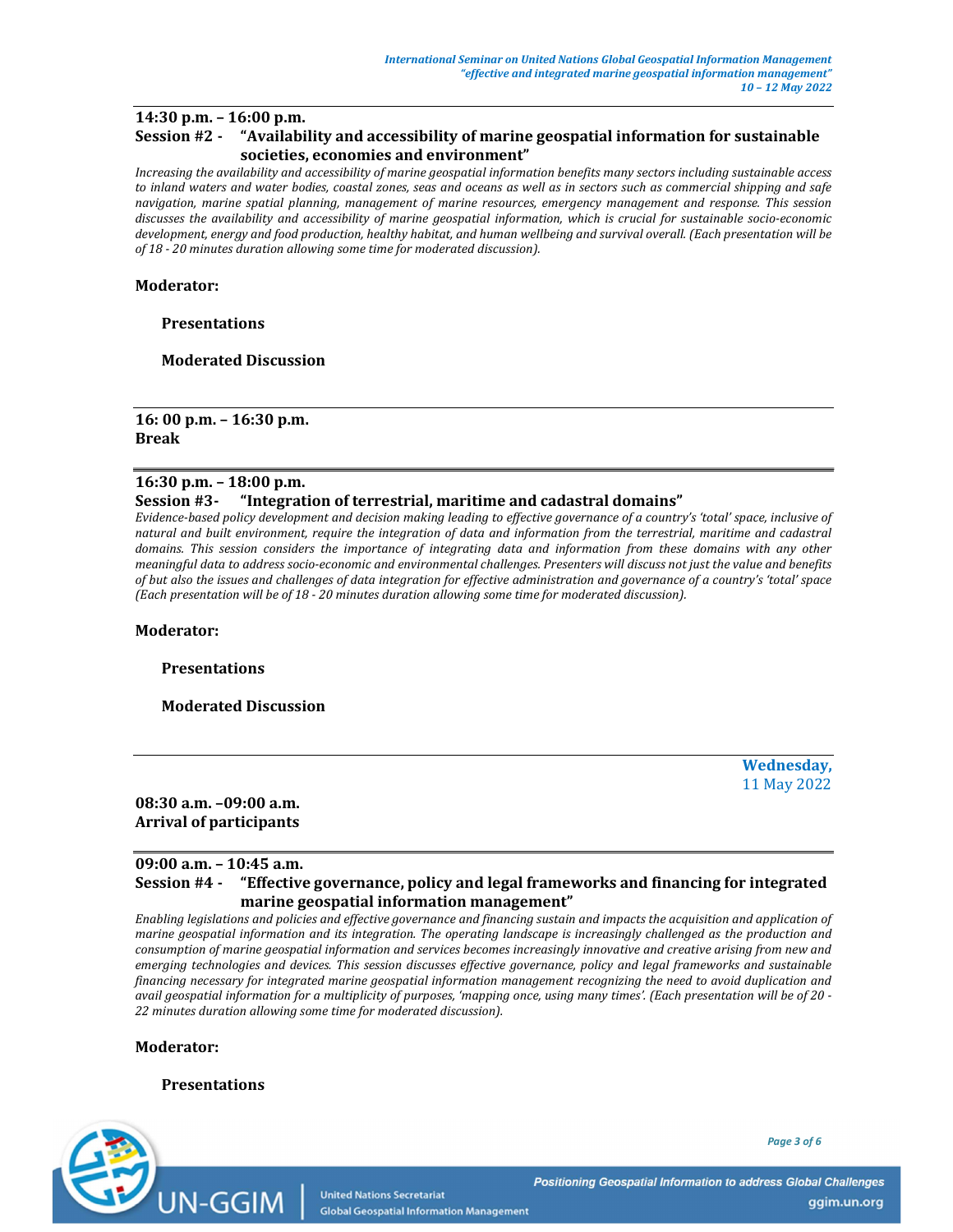#### Moderated Discussion

# 10:45 a.m. – 11:15 a.m. Break

# 11:15 a.m. – 13:00 p.m. Session #5 - "Data, innovation and standards for integrated marine geospatial information management"

Innovation stimulates, trigger and respond to rapid change and leapfrog outdated technologies and processes. Technology and processes are continually evolving, creating new opportunities and creativity. Compliance mechanisms and standards enable data and technology interoperability to deliver integrated marine geospatial information and location-based knowledge creation. This session discusses reliable, timely and quality data together with innovation and effective global open standards for integrated marine geospatial information management (Each presentation will be of 20 - 22 minutes duration allowing some time for moderated discussion).

Moderator:

Presentations

Moderated Discussion

13:00 p.m. – 14:30 p.m. Break

14:30 p.m. – 19:00 p.m.

#### Technical visit

A technical visit arranged by the Maritime and Port Authority of Singapore of invited participants only.

Thursday, 12 May 2022

08:30 a.m. –09:00 a.m. Arrival of participants

# 09:00 a.m. – 10:45 a.m. Session #6 - "Partnerships, capacity development and advocacy for integrated marine geospatial information management"

Partnerships and capacities create and sustain the value of marine geospatial information through a culture based on inclusion, trust and strategic alliances that recognize common needs, aspirations and goals, towards achieving national development priorities and outcomes. Capacity and capability development is integral to sustain the value and deliver the benefits of integrated marine geospatial information, the value and benefits that must be continually advocated and communicated. This session discusses the essentials of partnerships, collaboration, avoiding duplication together with capacity development, continuous professional development and training, strategic message and advocacy for integrated marine geospatial information management (Each presentation will be of 20 - 22 minutes duration allowing some time for moderated discussion).

Moderator:

UN-GGIM

Presentations

Moderated Discussion

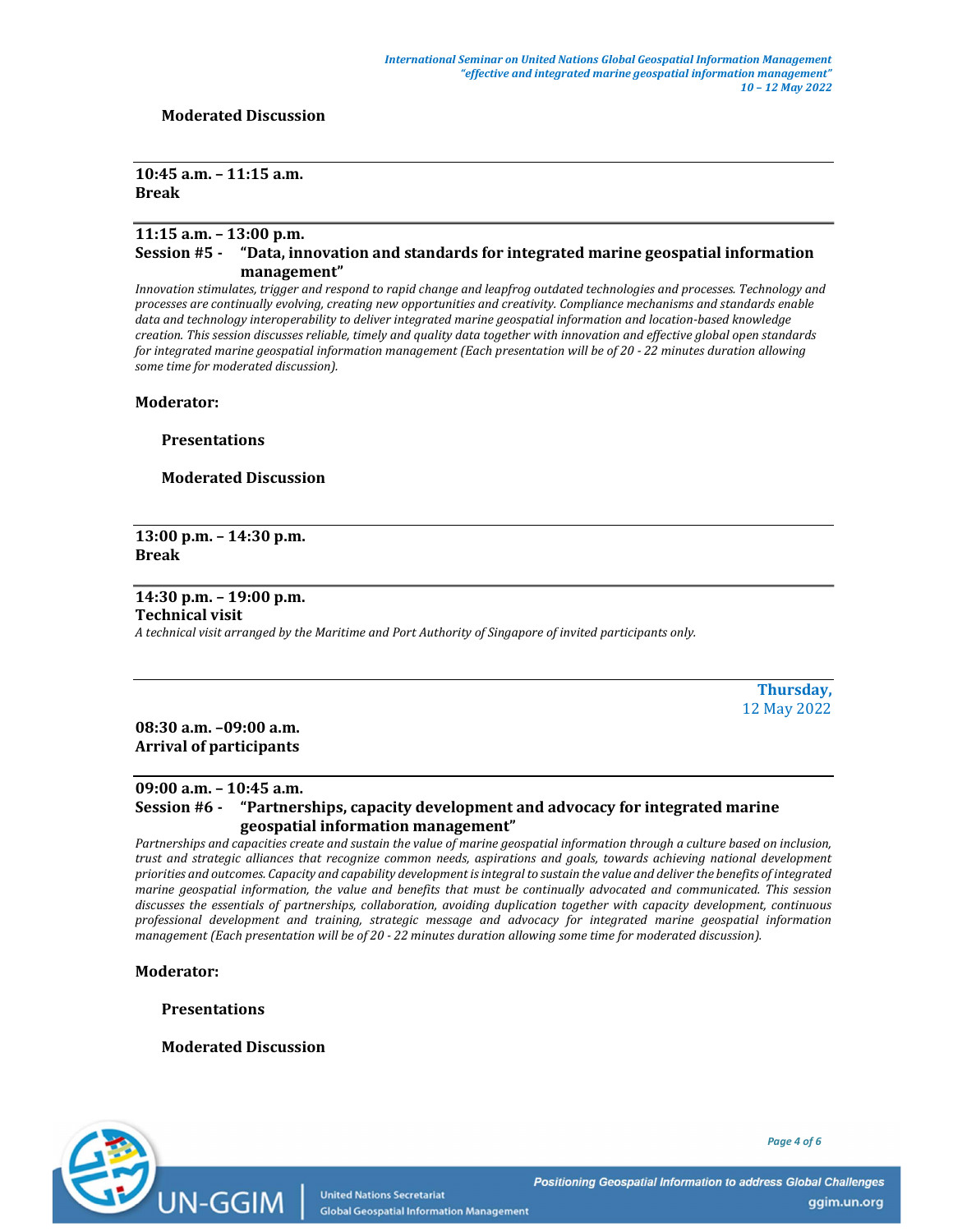10:45 a.m. – 11:15 a.m. Break

# 11:15 a.m. – 13:00 p.m. Session #7 - "An operational framework for integrated marine geospatial information management"

The Operational Framework to provide practical guidance that governments can use to enhance the availability and accessibility of marine geospatial information to realize the greatest benefit from their integrated geospatial information management arrangements for the sustainable society, economy and environment. This session discusses case for and the importance and value proposition of the operational framework towards strengthening and integrating national marine geospatial information management towards implementation of national development priorities and the 2030 Agenda for Sustainable Development (Each presentation will be of 20 - 22 minutes duration allowing some time for moderated discussion).

#### Moderator:

**Presentations** 

Moderated Discussion

### 13: 00 p.m. – 14:30 p.m. Break

# 14:30 p.m. – 16:00 p.m. Session #8 - "Coordinated and coherent integrated marine geospatial information management"

Coordination and coherence are the first priority in efforts to strengthen and modernize marine geospatial information management, its infrastructures and services. Effective and integrated marine geospatial information management is characterized by the application of a mixture of good practices, strategic partnerships, standards and compliance mechanisms enabled by sound and robust policy and legal framework, effective governance, and appropriate technology and process, all necessitating coordination and coherence. This session discusses why coordination and coherence including integrated management practices for evidence based policy development and decision making in the implementation of national development priorities (Each presentation will be of 18 - 20 minutes duration allowing some time for moderated discussion).

#### Moderator:

Presentations

Moderated Discussion

16: 00 p.m. – 16:30 p.m. Break

# 16:30 p.m. – 17:45 p.m. Closing session

This session gathers all the moderators to provide a succinct summary of the sessions they have moderated before the presentation of the outcome statement of the International Seminar, the Singapore Statement on Effective and Integrated Marine Geospatial Information Management.

#### Moderator:

#### Closing summaries

(A moderated panel discussion involving all session facilitators to summarize and present recommendations from their sessions, way forward including the value proposition for integrated marine geospatial information and to encourage effective and integrated marine geospatial information management for the benefit of all)



Page 5 of 6